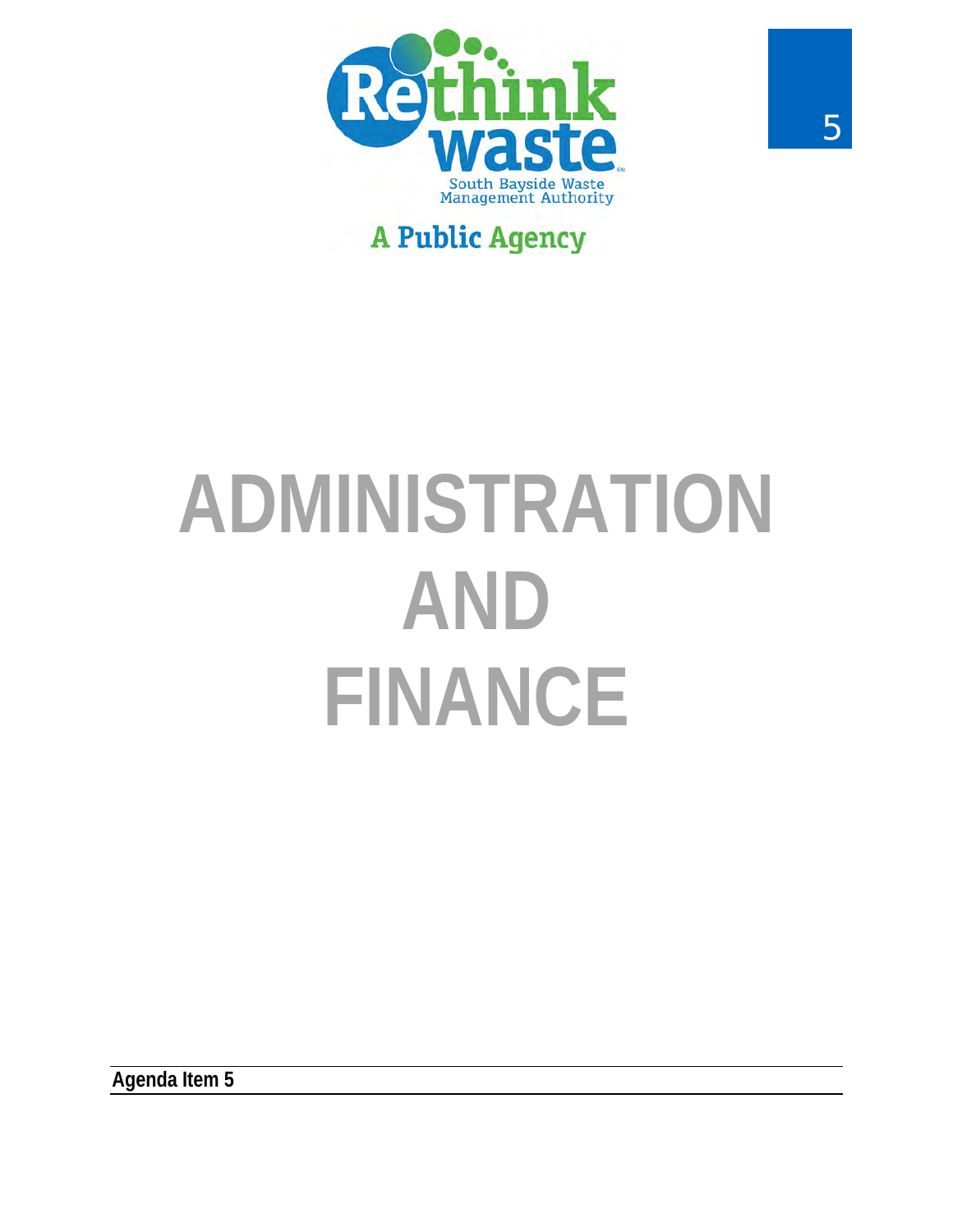

## **STAFF REPORT**

| To:      | <b>SBWMA Board Members</b>                                                                                |
|----------|-----------------------------------------------------------------------------------------------------------|
| From:    | Joe La Mariana, Executive Director                                                                        |
|          | Jean B. Savaree, Agency Counsel                                                                           |
| Date:    | April 28, 2022 Board of Directors Meeting                                                                 |
| Subject: | Resolution Adopting New Quorum Requirements for SBWMA Committees to be met by<br>50% Committee Attendance |

#### **Recommendation**

It is recommended that the SBWMA Board of Directors review and approve changes to the quorum requirement for Board appointed Finance, Legislative, Public Education/Outreach and Zero Waste Subcommittees. Resolution 2022-24 approves a new Quorum requirement for SBWMA Board appointed Ad Hoc and Standing Committees to be met by 50% Committee attendance is attached to this report for the Board's review.

#### **Background**

SBWMA currently has Board appointed Finance, Legislative, Public Education/Outreach and Zero Waste Subcommittees. The Finance and Legislative Subcommittees are subject to the Brown Act because they were established by Board action, are standing in nature as opposed to adhoc and they meet on a regularly set schedule.

#### SBWMA Finance Committee:

Board members Brownrigg and Royce currently serve on the SBWMA Finance Committee along with former Board member Benton acting as an ex-officio member. Rebecca Mendenhall (Administrative Services Director) from San Carlos and Richard Lee (Finance Director) from San Mateo also serve on the Subcommittee. Executive Director La Mariana, along with staff member John Mangini and Agency Counsel Jean Savaree support and attend meetings of this Subcommittee.

#### SBWMA Legislative Subcommittee:

The SBWMA Legislative Subcommittee is currently comprised of Board members Groom, Rak, Dehn and Brownrigg. Meetings of this Subcommittee are supported and attended by Executive Director La Mariana, along with staff member Julia Au, Agency Counsel Jean Savaree and SBWMA's legislative lobbyist (EEC).

#### SBWMA Public Outreach/Education Subcommittee:

The SBWMA Public Education/Outreach Subcommittee is ad hoc in nature and comprised of Board members Froomin and Abrica. TAC members Lorenz (Foster City Management Analyst), Gordon Tong (County of San Mateo Reduction Program Manager), Vicki Sherman (Redwood City Environmental Initiatives Coordinator) and Mia Rossi (Recology Waste Zero Manager) also serve on this Subcommittee. Two positions, one Board and one TAC member, are currently vacant. This Subcommittee is supported, and meetings are attended by Executive Director La Mariana, as well as by staff members Emi Hashizume, Joanna Rosales-Jose and Julia Au.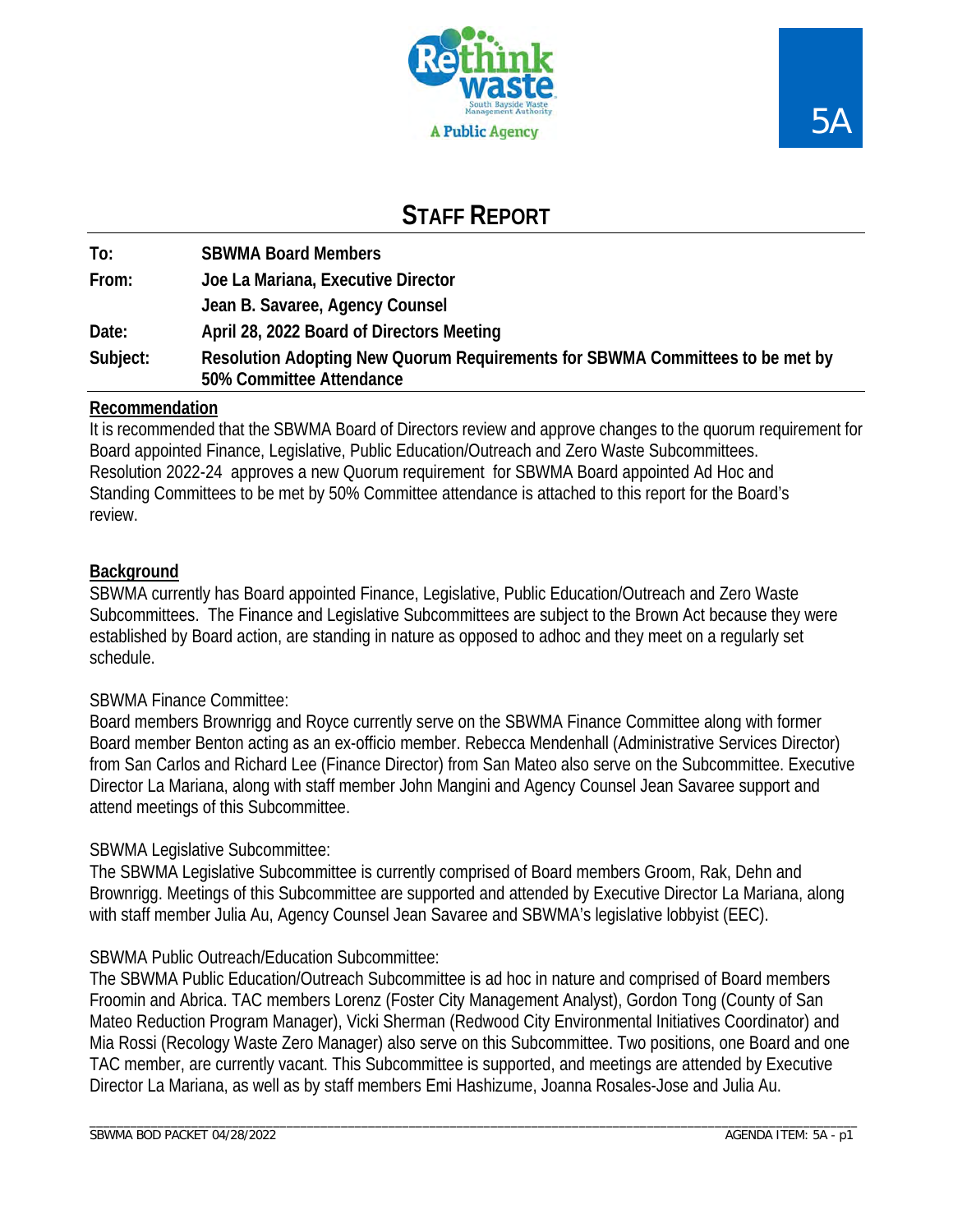The SBWMA Zero Waste Committee:

The Zero Waste Subcommittee is ad hoc in nature and comprised of Board member Brownrigg, Bonilla, Rak and Dehn. One Subcommittee position is currently vacant. Executive Director La Mariana along with staff members Hilary Gans, Matt Southworth, John Mangini, Joanne Nghiem and Agency Counsel Jean Savaree support this Subcommittee and attend these meetings.

Over the last year, on several occasions, meetings of several of these Subcommittees have been cancelled due to a lack of quorum. The work of these Subcommittees is important and often time sensitive and so the lack of quorum can be problematic. In order to allow for the important and time sensitive work of these Subcommittees to proceed, staff is recommending that the Board reduce the quorum requirement for each of these Subcommittees to 50% of the appointed members.

If the Board agrees with this recommendation the attached Resolution should be approved. If approved, it will take effect immediately and the quorum for each of these Subcommittees will be 50% of the total membership of the Subcommittee.

*Attachments:*  Resolution 2022-24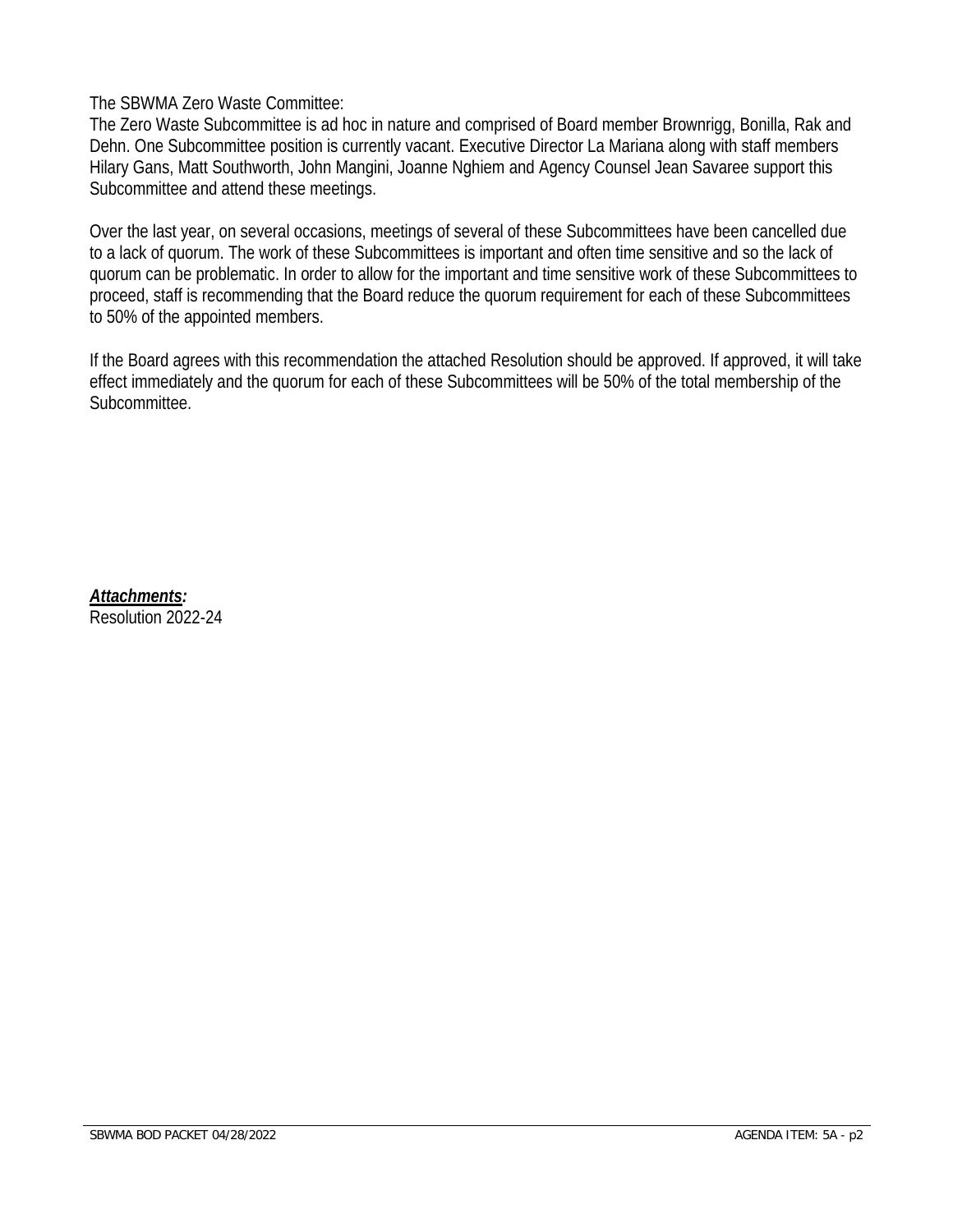

# **RESOLUTION NO. 2022-24**

#### **RESOLUTION APPROVING NEW QUORUM POLICY FOR SBWMA BOARD APPOINTED AD HOC AND STANDING COMMITTEES TO BE MET BY 50% COMMITTEE ATTENDANCE**

 **WHEREAS**, the Board has established both standing and ad hoc subcommittees to review, analyze and make recommendations to the Board on a number of specific issues;

**WHEREAS**, these subcommittees are comprised of Board members working in conjunction with Technical Advisory Committee members and or staff from Member Agencies;

**WHEREAS**, from time to time it has been difficult to obtain a quorum for subcommittee meetings;

**WHEREAS**, the work of these subcommittees is often time sensitive and so the lack of quorum presents a problem for the Agency because timely recommendations cannot then be made to the Board;

**NOW, THEREFORE, BE IT RESOLVED**, that the SBWMA Board of Directors hereby approves reducing the quorum for the current and future Board appointed subcommittees to 50% of the subcommittee.

**PASSED AND ADOPTED** by the Board of Directors of the South Bayside Waste Management Authority, County of San Mateo, State of California on the **28th** day of **April 2022**, by the following vote:

| Agency             | Yes | No | Abstain | Absent | Agency                  | Yes | No | Abstain | Absent |
|--------------------|-----|----|---------|--------|-------------------------|-----|----|---------|--------|
| Belmont            |     |    |         |        | Redwood City            |     |    |         |        |
| Burlingame         |     |    |         |        | San Carlos              |     |    |         |        |
| East Palo Alto     |     |    |         |        | San Mateo               |     |    |         |        |
| <b>Foster City</b> |     |    |         |        | County of San Mateo     |     |    |         |        |
| Hillsborough       |     |    |         |        | West Bay Sanitary Dist. |     |    |         |        |
| Menlo Park         |     |    |         |        |                         |     |    |         |        |

I HEREBY CERTIFY that the foregoing Resolution No. 2022-24 was duly and regularly adopted at a meeting of the South Bayside Waste Management Authority on April 28th, 2022.

 $\overline{\phantom{a}}$  , and the contract of the contract of the contract of the contract of the contract of the contract of the contract of the contract of the contract of the contract of the contract of the contract of the contrac Alicia Aguirre, Chairperson of SBWMA

ATTEST:

\_\_\_\_\_\_\_\_\_\_\_\_\_\_\_\_\_\_\_\_\_\_\_\_\_\_\_\_\_\_\_\_\_ Cyndi Urman, Board Secretary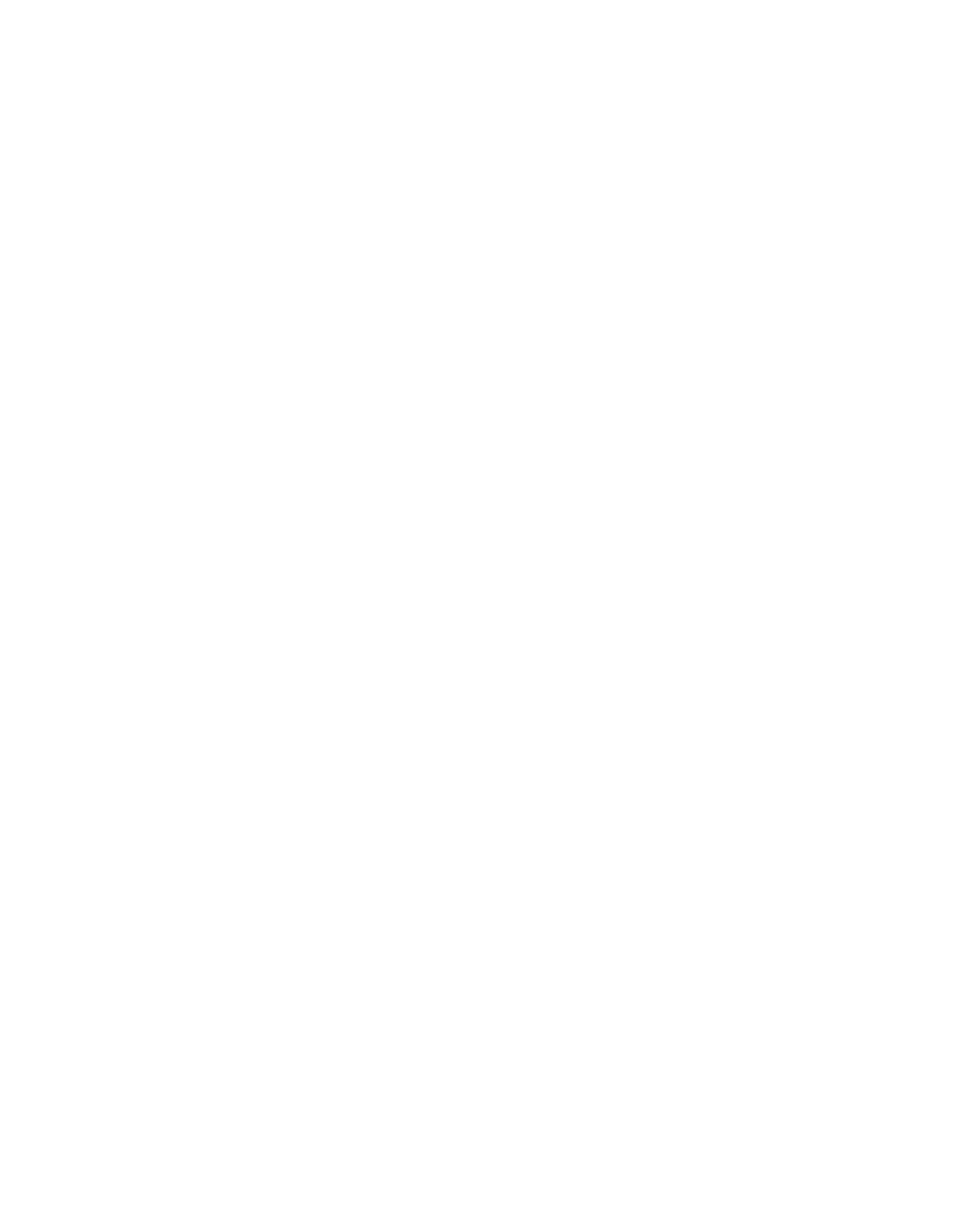

## **STAFF REPORT**

**To: SBWMA Board Members From: Cyndi Urman, Clerk of the Board Date: April 28, 2022 Board of Directors Meeting Subject: Approval of a Resolution Amending Resolution 2021-09 to fill vacant Board Member position on the Zero Waste Committee**

#### **Recommendation**

It is recommended that the SBWMA Board of Directors approve Resolution No 2022-25 authorizing the following action:

Amend Resolution 2021-09 to fill a vacant Board Member Position on the Zero Waste Committee.

#### **Background**

In March of 2021 the SBWMA Board of Directors approved resolution 2021-09 appointing Board Members to the two standing committees, and two ad-hoc committees that board members serve on. In January 2021, Board Member Davina Hurt (Belmont) stepped off the RethinkWaste Board, which left a vacancy on the Zero Waste Committee.

#### **Analysis**

In March of 2021, SBWMA staff looked at the historical process for appointing committee members, and determined that there was no formal process for appointing committee members which resulted in different approaches to addressing this issue for each committee. Legal Counsel recommended a resolution be approved to formalize the process of appointing committee members going forward. In accordance with the formalized process vacant committee positions held by board members will be approved by Board resolutions.

#### **Recommendation**

Staff recommends the appointment of a Board Member to replace the vacant position on the Zero Waste Committee.

#### **Fiscal Impact**

There is no fiscal impact associated with appointment of appointing a Board Member to the Zero Waste **Committee** 

#### *Attachments:*

Resolution 2022-25

Attachment A – Resolution 2021-09 to be amended by resolution 2022-25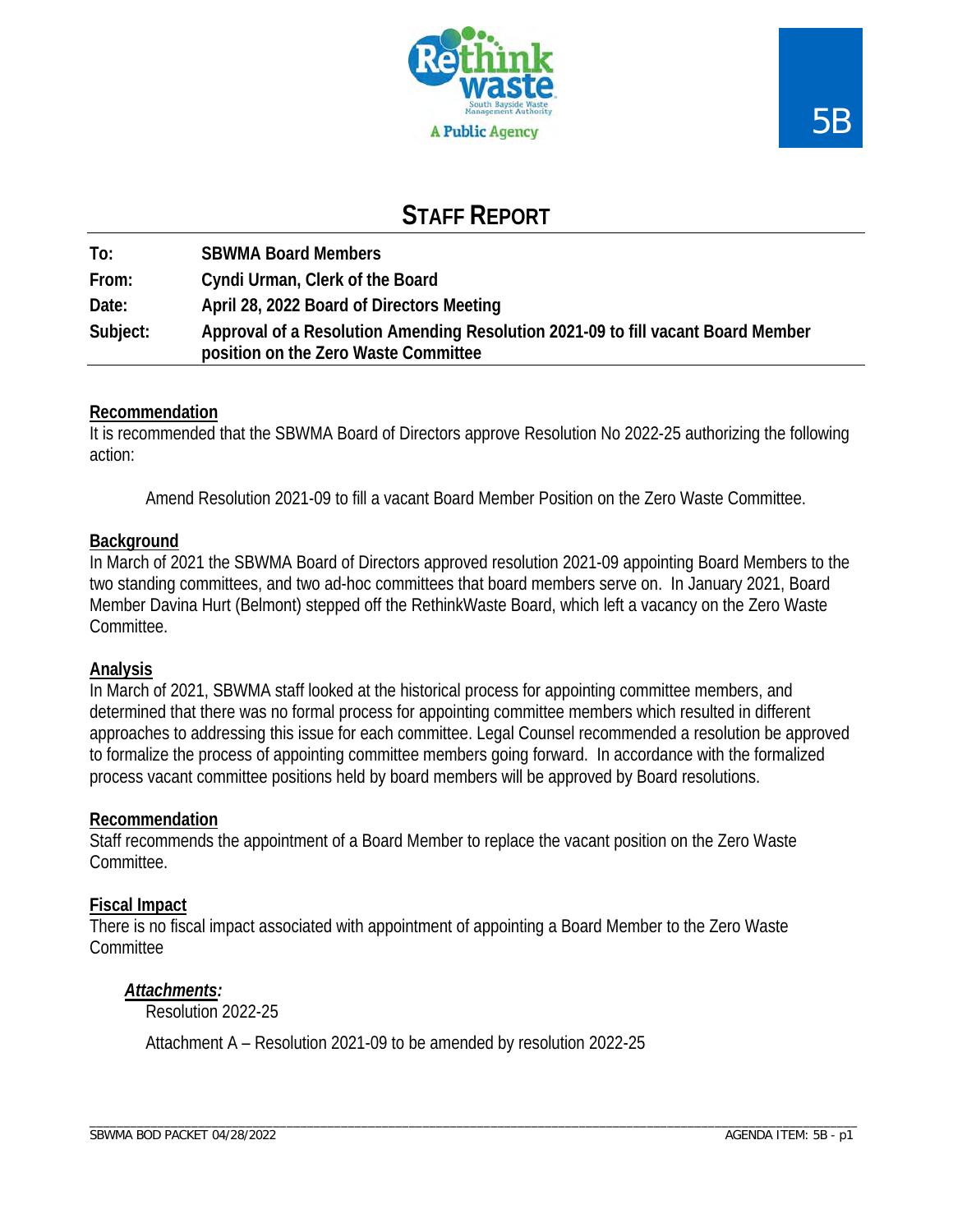

# **RESOLUTION NO. 2022-25**

#### **RESOLUTION OF THE SOUTH BAYSIDE WASTE MANAGEMENT AUTHORITY BOARD OF DIRECTORS AMENDING RESOLUTION 2021-09 AND APPOINTING A BOARD MEMBER TO FILL THE VACANT ZERO WASTE COMMITTEE MEMBER POSITION**

**WHEREAS**, on March 25, 2021, the Board approved a Resolution 2021-09 formally appointing board members to the SBWMA committees; and

**WHEREAS**, that resolution formalized the process for appointing Board Members to the SBWMA committees, and

**WHEREAS,** the SBWMA Zero Waste Committee currently has a vacancy, and

WHEREAS, the Board wishes to appoint the Verol Waste Committee to fill that vacancy.

**NOW, THEREFORE BE IT RESOLVED** that the South Bayside Waste Management Authority hereby approves the appointment of **Exercise 20** to the Zero Waste Committee in addition to Members Michael Brownrigg (Burlingame), Rick Bonilla (San Mateo), Adam Rak (San Carlos) and Fran Dehn (West Bay Sanitary District) that were appointed on March 25, 2021.

**PASSED AND ADOPTED** by the Board of Directors of the South Bayside Waste Management Authority, County of San Mateo, State of California on the April 28, 2022, by the following vote:

| Agency             | Yes | <b>No</b> | Abstain | Absent | Agency                 | Yes | No | Abstain | Absent |
|--------------------|-----|-----------|---------|--------|------------------------|-----|----|---------|--------|
| <b>Belmont</b>     |     |           |         |        | Redwood City           |     |    |         |        |
| Burlingame         |     |           |         |        | San Carlos             |     |    |         |        |
| East Palo Alto     |     |           |         |        | San Mateo              |     |    |         |        |
| <b>Foster City</b> |     |           |         |        | County of San Mateo    |     |    |         |        |
| Hillsborough       |     |           |         |        | West Bay Sanitary Dist |     |    |         |        |
| Menlo Park         |     |           |         |        |                        |     |    |         |        |

I HEREBY CERTIFY that the foregoing Resolution No. 2022-25 was duly and regularly adopted at a regular meeting of the South Bayside Waste Management Authority on April 28, 2022.

ATTEST: AND ALICIA Aguirre, Chairperson of SBWMA

\_\_\_\_\_\_\_\_\_\_\_\_\_\_\_\_\_\_\_\_\_\_\_\_\_\_\_\_\_\_\_\_\_\_\_\_

\_\_\_\_\_\_\_\_\_\_\_\_\_\_\_\_\_\_\_\_\_\_\_\_\_\_\_\_\_\_\_\_\_ Cyndi Urman, Clerk of the Board

SBWMA BOD PACKET 04/28/2022 AGENDA ITEM: 5B - p2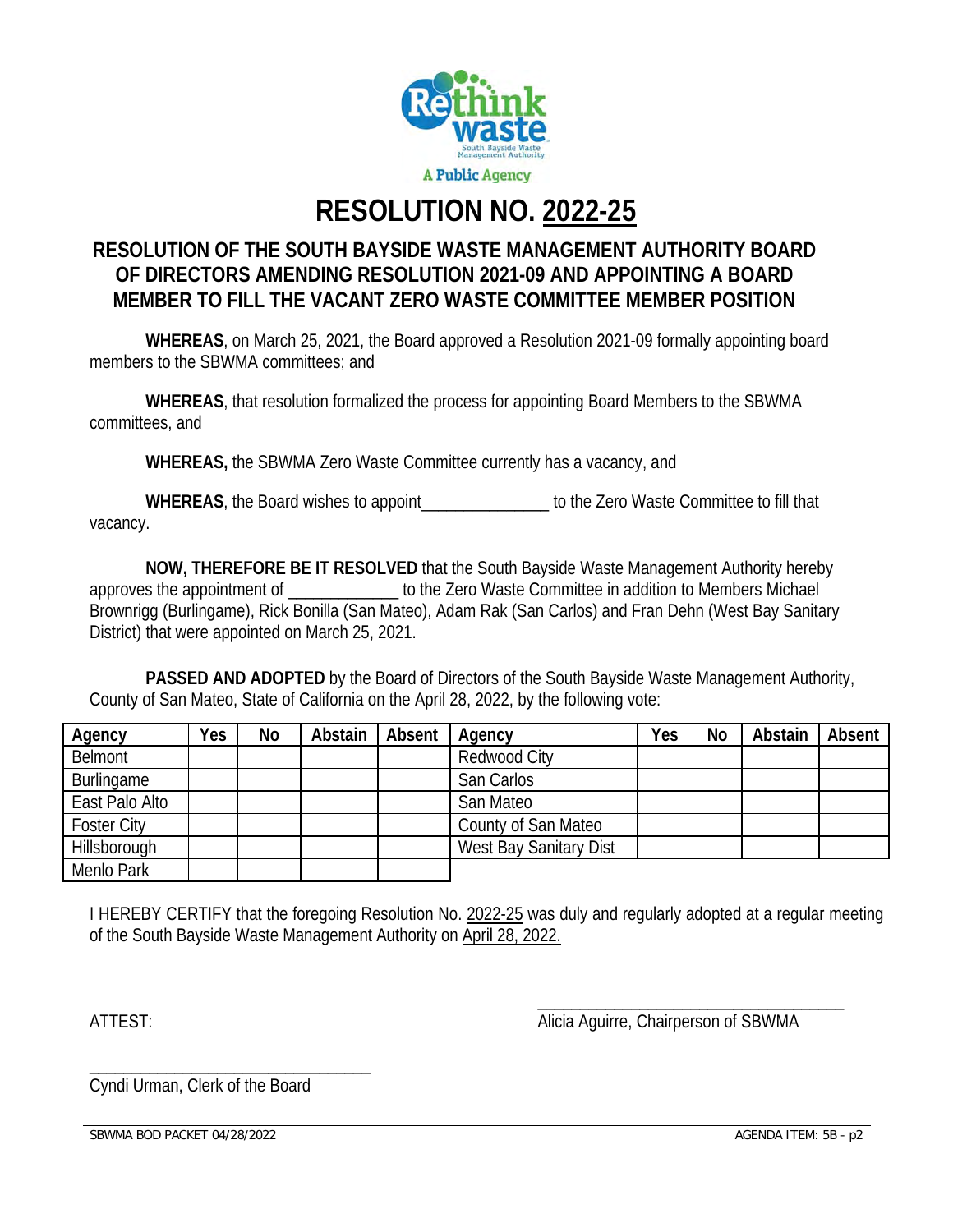

## **RESOLUTION NO. 2021-09**

#### **RESOLUTION OF THE SOUTH BAYSIDE WASTE MANAGEMENT AUTHORITY BOARD OF DIRECTORS TO FORMALIZE THE PROCESS OF APPOINTING SBWMA COMMITTEE MEMBERS**

**WHEREAS**, In January of 2021 there were several vacancies on SBWMA standing and Adhoc Committees' and

**WHEREAS,** there was previously no formal and uniform system in place to appoint Board Members as members of the standing and adhoc SBWMA committees

**NOW, THEREFORE BE IT RESOLVED** that the South Bayside Waste Management Authority hereby approves the appointment of these Board Members to the following committees and formalizes the process for appointing committee members:

#### **Finance Committee (Standing Committee of Board and TAC Members)**

- Michael Brownrigg Board Member, Burlingame City Council
- Al Royse Board Member, Hillsborough City Council
- Carol Augustine TAC Member, Burlingame Finance Director
- **•** Brenda Olwin TAC Member, East Palo Alto Finance Director
- Jay Benton Ex-Officio Board Member
- SBWMA Staff: John Mangini (Lead); Grant Ligon; Joe La Mariana

#### **Legislative Committee (Standing Committee of Board Members)**

- Carole Groom Board Member, County of San Mateo Supervisor
- Adam Rak Board Member, San Carlos City Council
- Fran Dehn Board Member, West Bay Sanitary District Board
- x SBWMA Staff: Julia Au (Lead); Joe La Mariana

#### **Public Education/Outreach Committee (Adhoc Committee of Board and TAC Members)**

- Davina Hurt Board Member, Belmont City Council
- Jon Froomin Board Member, Foster City City Council
- Ruben Abrica Board Member, East Palo Alto City Council
- Gordon Tong TAC Member, County of San Mateo Office of Sustainability
- x Andra Lorenz TAC Vice-Chair, Foster City Management Analyst
- Roxanne Murray TAC Chair, San Mateo Environmental Programs Manager
- Vicki Sherman City Staff, Redwood City Public Works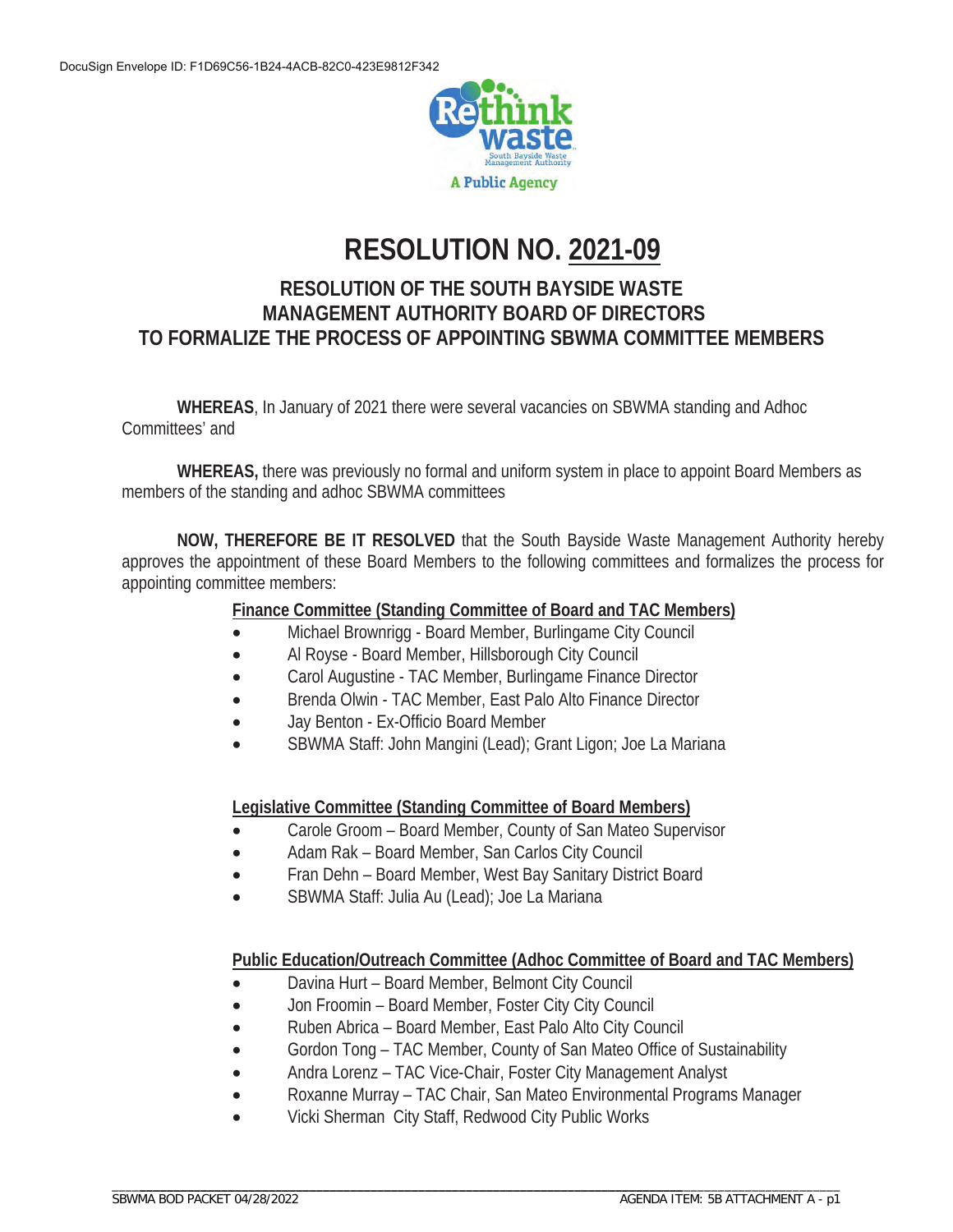DocuSign Envelope ID: F1D69C56-1B24-4ACB-82C0-423E9812F342

- x Mia Rossi Waste Zero Manager, Recology SMC
- x SBWMA Staff: Emi Hashizume (Lead); Julia Au; Joanna Rosales; Joe La Mariana

#### **Zero Waste Committee (Adhoc Committee of Board Members)**

- Davina Hurt Board Member, Belmont City Council
- x Michael Brownrigg Board Member, Burlingame City Council
- Rick Bonilla Board Member, San Mateo City Council
- x Adam Rak Board Member, San Carlos City Council
- Fran Dehn Board Member, West Bay Sanitary District Board
- SBWMA Staff: Hilary Gans (Lead); Matt Southworth; John Mangini; Grant Ligon; Joe La Mariana

**PASSED AND ADOPTED** by the Board of Directors of the South Bayside Waste Management Authority, County of San Mateo, State of California on the 25<sup>th</sup> day of March, 2021, by the following vote:

| Agency             | Yes       | No | Abstain | Absent | Agency                 | Yes | No | Abstain | Absent |
|--------------------|-----------|----|---------|--------|------------------------|-----|----|---------|--------|
| Belmont            | $\lambda$ |    |         |        | Redwood City           |     |    |         |        |
| Burlingame         | ↗         |    |         |        | San Carlos             |     |    |         |        |
| East Palo Alto     | ↗         |    |         |        | San Mateo              |     |    |         |        |
| <b>Foster City</b> |           |    |         |        | County of San Mateo    |     |    |         |        |
| Hillsborough       | 71        |    |         |        | West Bay Sanitary Dist |     |    |         |        |
| Menlo Park         | $\lambda$ |    |         |        |                        |     |    |         |        |

I HEREBY CERTIFY that the foregoing Resolution No. 2021-09 was duly and regularly adopted at a regular meeting of the South Bayside Waste Management Authority on March 25, 2021.

DocuSigned by:

 $\bigvee_{i=1}^{\infty}$ ATTEST: **ALICIA Aguirre, Chairperson of SBWMA** 

DocuSigned by: \_\_\_\_\_\_\_\_\_\_\_\_\_\_\_\_\_\_\_\_\_\_\_\_\_\_\_\_\_\_\_\_\_

Cyndi Urman, Clerk of the Board